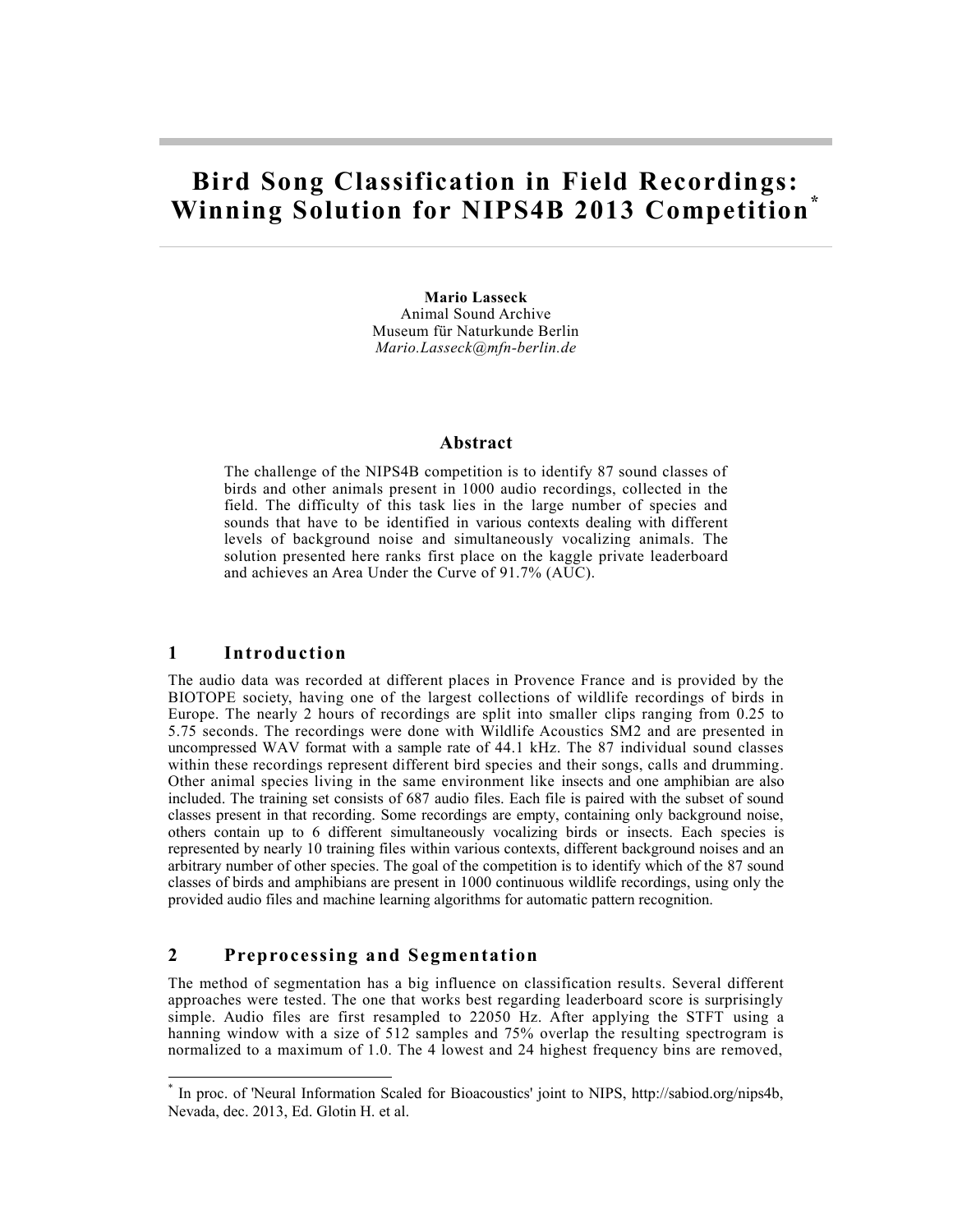leaving 228 frequency bins or spectrogram rows representing the relevant frequency range of approximately 170 to 10000 Hz. The narrowed spectrogram of each audio file is treated as grayscale image and further processed for noise reduction and segmentation.

To reduce background noise each pixel value is set to 1 if it is above 3 times the median of its corresponding row (frequency band) AND 3 times the median of its corresponding column (time frame), otherwise it is set to 0. This *Median Clipping* per frequency band and time frame removes already most of the background noise. Variable noise levels in different frequency regions are compensated and short, broadband distortions coming from rain, wind or microphone handling are attenuated.

The resulting binary image is further processed using standard image processing techniques (e.g. closing, dilation, median filter). Finally, all connected pixels exceeding a certain spatial extension are labeled as a segment and a rectangle with a small area added to each direction is used to define its size and position. Figure 1 gives an example of the preprocessing steps involved and Figure 2 shows the outcome of a complete segmentation process.



Figure 1: Preprocessing of Spectrogram Image

Preprocessing the spectrograms extracts 9198 segments from the training data and 16726 segments from the test recordings.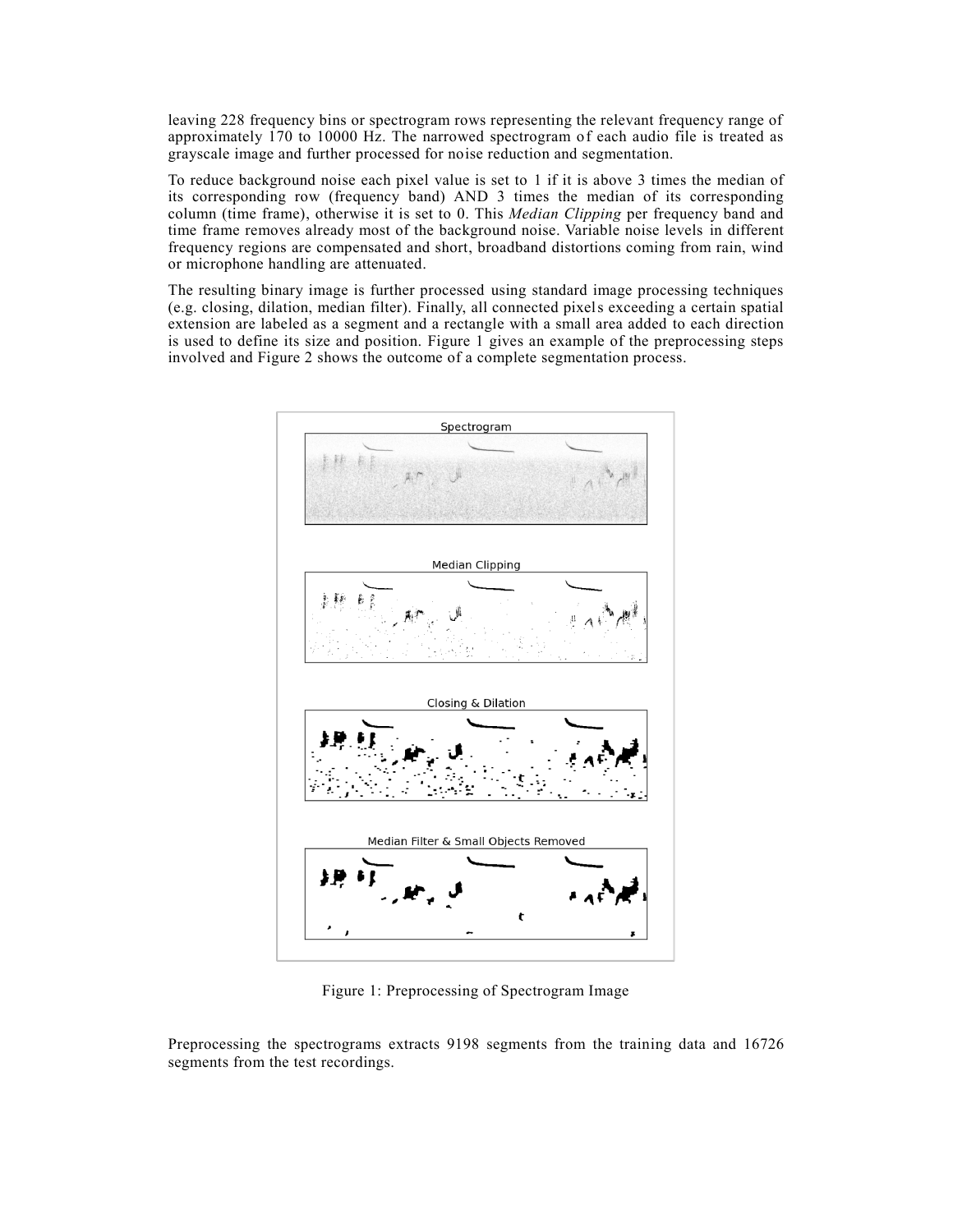

Figure 2: Spectrogram Image with marked Segments

### **3 Feature Extraction**

Features are calculated for both, training and test files, coming from three different sources: File-Statistics, Segment-Statistics and Segment-Probabilities.

File-Statistics include minimum, maximum, mean and standard deviation taken from all values of the unprocessed spectrogram. Additionally the spectrogram is divided into 16 equally sized and distributed frequency bands and their minima, maxima, means and standard deviations are also included.

For Segment-Statistics the number of segments per file plus minimum, maximum, mean and standard deviation for width, height and frequency position of all segments per file are calculated.

In order to find Segment-Probabilities a variation of Fodor's method [1] is used which was already successfully applied in the MLSP 2013 Competition. The highest matching probability of all segments extracted from training files associated with one or more sound class is determined in all files by template matching using normalized cross-correlation [2]. A Gaussian blur with a sigma of 1.5 is applied to segment and target spectrogram before matching. Best matches are only searched for within the frequency range of the segment  $(± a)$ small tolerance of 4 pixels). Unlike Fodor, the template matching uses only absolute-intensity spectrograms and for better performance the OpenCV library [4] is used.

File- and Segment-Statistics produce 81 features per file scaled to the range [0 1]. Segment-Probabilities create, corresponding with the number of extracted segments from the training set, 9198 features per file.

## **4 Feature Selection**

As in [1] already suggested the multi-instance multi-label classification problem is turned into 87 individual classification problems. In that way the probability for each target sound class is calculated separately for all files. Each of the 87 classifiers uses all File- and Segment-Statistics. But as for the Segment-Probabilities, only those belonging to segments extracted from training files associated with the corresponding target sound class are included. This way the number of features to be taken into account for learning and predicting a particular sound class can be reduced significantly which produces much better classification results.

To give an example: Sound class 86 appears in 8 training files (107, 172, 264, 353, 387, 504, 510 and 596). For learning and predicting this particular sound class, only matching probabilities belonging to segments extracted from these 8 files are included as features. The number of relevant features selected from Segment-Probabilities for each sound class is listed in Table 1.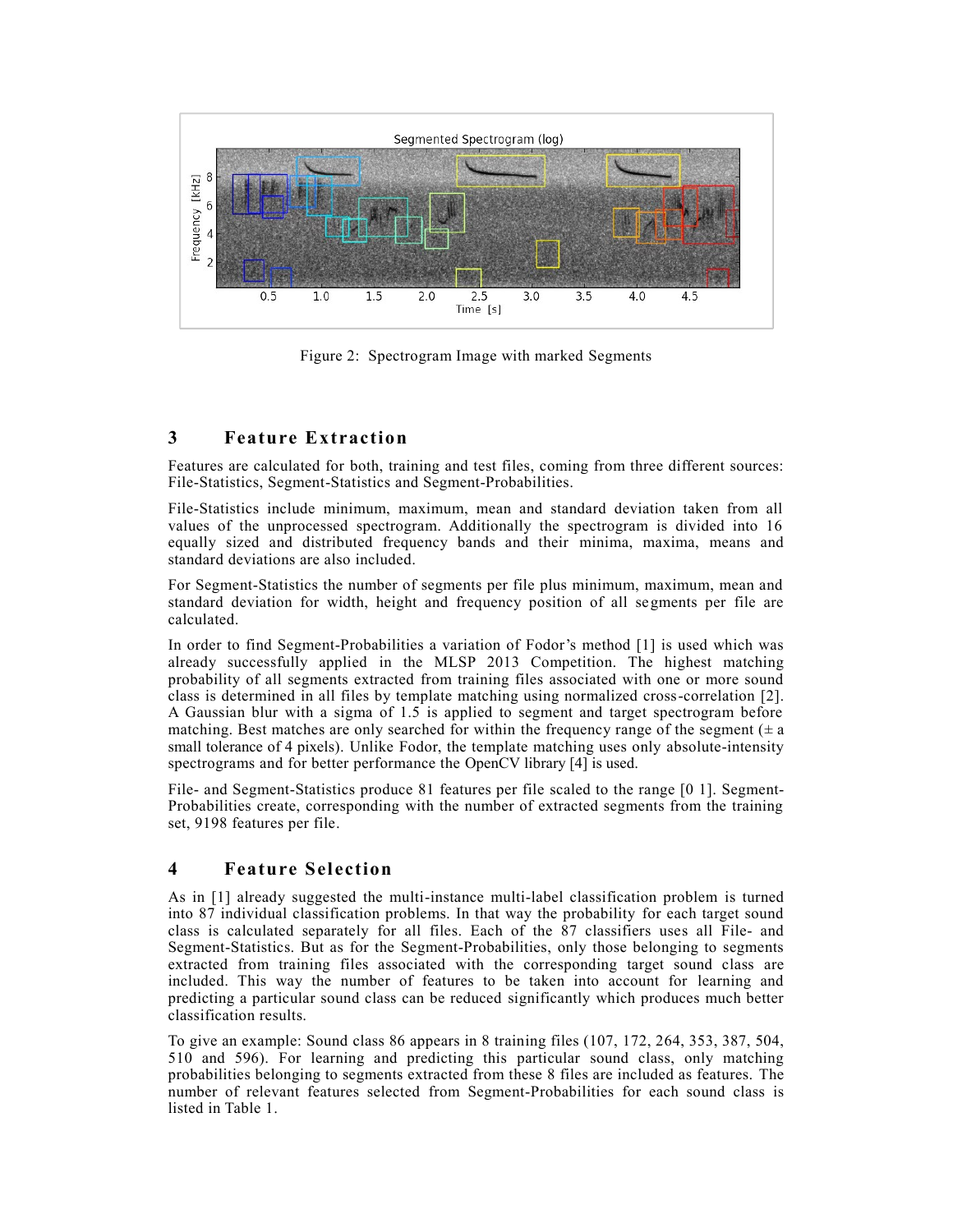|          | <b>Class</b>               |                                                  |                         | <b>Features</b>         |                           |                   |                 |  |
|----------|----------------------------|--------------------------------------------------|-------------------------|-------------------------|---------------------------|-------------------|-----------------|--|
| No.      | <b>Name</b>                | <b>Scientific Name</b>                           | File                    | <b>Segment</b>          | <b>Segment</b>            | <b>Estimators</b> | <b>AUC</b>      |  |
| 1        | Aegcau_call                | Aegithalos caudatus                              | <b>Statistics</b><br>68 | <b>Statistics</b><br>13 | <b>Probilities</b><br>148 | 458               | 95.6%           |  |
| 2        | Alaarv_song                | Alauda arvensis                                  | 68                      | 13                      | 213                       | 500               | 97.8%           |  |
| 3        | Anttri_song                | <b>Anthus trivialis</b>                          | 68                      | 13                      | 271                       | 500               | 95.0%           |  |
| 4        | Butbut_call                | <b>Buteo buteo</b>                               | 68                      | 13                      | 131                       | 424               | 98.5%           |  |
| 5        | Carcan call                | Linaria cannabina                                | 68                      | 13                      | 244                       | 500               | 87.1%           |  |
| 6<br>7   | Carcan_song<br>Carcar call | Linaria cannabina<br>Carduelis carduelis         | 68<br>68                | 13<br>13                | 137<br>192                | 436<br>500        | 94.9%<br>82.6%  |  |
| 8        | Carcar_song                | Carduelis carduelis                              | 68                      | 13                      | 301                       | 500               | 99.8%           |  |
| 9        | Cerbra call                | Certhia brachydactyla                            | 68                      | 13                      | 183                       | 500               | 88.7%           |  |
| 10       | Cerbra_song                | Certhia brachydactyla                            | 68                      | 13                      | 298                       | 500               | 99.8%           |  |
| 11       | Cetcet_song                | Cettia cetti                                     | 68                      | 13                      | 226                       | 500               | 99.6%           |  |
| 12<br>13 | Chichi_call<br>Cicatr song | <b>Chloris chloris</b><br>Cicadatra atra         | 68<br>68                | 13<br>13                | 203<br>240                | 500<br>500        | 96.4%<br>100.0% |  |
| 14       | Cicorn_song                | Cicada orni                                      | 68                      | 13                      | 98                        | 358               | 93.3%           |  |
| 15       | Cisjun_song                | Cisticola juncidis                               | 68                      | 13                      | 118                       | 398               | 97.5%           |  |
| 16       | Colpal_song                | Columba palumbus                                 | 68                      | 13                      | 103                       | 368               | 91.6%           |  |
| 17       | Corcor call                | Corvus corone                                    | 68                      | 13                      | 158                       | 478               | 95.7%           |  |
| 18       | Denmaj_call                | Dendrocopos major                                | 68                      | 13                      | 157                       | 476               | 97.7%           |  |
| 19<br>20 | Denmaj drum<br>Embcir_call | Dendrocopos major<br>Emberiza cirlus             | 68<br>68                | 13<br>13                | 392<br>208                | 500<br>500        | 98.8%<br>96.1%  |  |
| 21       | Embcir_song                | Emberiza cirlus                                  | 68                      | 13                      | 283                       | 500               | 96.2%           |  |
| 22       | Erirub_call                | Erithacus rubecula                               | 68                      | 13                      | 325                       | 500               | 97.3%           |  |
| 23       | Erirub_song                | Erithacus rubecula                               | 68                      | 13                      | 275                       | 500               | 98.8%           |  |
| 24       | Fricoe_call                | Fringilla coelebs                                | 68                      | 13                      | 361                       | 500               | 71.6%           |  |
| 25<br>26 | Fricoe_song<br>Galcri call | Fringilla coelebs<br>Galerida cristata           | 68<br>68                | 13<br>13                | 230<br>331                | 500<br>500        | 97.6%<br>98.5%  |  |
| 27       | Galcri_song                | Galerida cristata                                | 68                      | 13                      | 152                       | 466               | 93.4%           |  |
| 28       | Galthe_call                | Galerida theklae                                 | 68                      | 13                      | 117                       | 396               | 91.1%           |  |
| 29       | Galthe song                | Galerida theklae                                 | 68                      | 13                      | 155                       | 472               | 87.0%           |  |
| 30       | Gargla_call                | Garrulus glandarius                              | 68                      | 13                      | 235                       | 500               | 97.1%           |  |
| 31       | Hirrus_call                | Hirundo rustica                                  | 68                      | 13                      | 76                        | 314               | 82.5%           |  |
| 32<br>33 | Jyntor_song<br>Lopcri_call | Jynx torquilla<br>Lophophanes cristatus          | 68<br>68                | 13<br>13                | 166<br>252                | 494<br>500        | 98.9%<br>99.3%  |  |
| 34       | Loxcur_call                | Loxia curvirostra                                | 68                      | 13                      | 377                       | 500               | 92.1%           |  |
| 35       | Lularb song                | Iullula arborea                                  | 68                      | 13                      | 323                       | 500               | 97.1%           |  |
| 36       | Lusmeg_call                | Luscinia megarhynchos                            | 68                      | 13                      | 211                       | 500               | 96.3%           |  |
| 37       | Lusmeg_song                | Luscinia megarhynchos                            | 68                      | 13                      | 307                       | 500               | 91.7%           |  |
| 38       | Lyrple_song                | Lyristes plebejus                                | 68                      | 13                      | 235                       | 500               | 99.3%           |  |
| 39<br>40 | Motcin_call<br>Musstr_call | Motacilla cinerea<br>Muscicapa striata           | 68<br>68                | 13<br>13                | 176<br>154                | 500<br>470        | 95.8%<br>99.9%  |  |
| 41       | Oriori_call                | Oriolus oriolus                                  | 68                      | 13                      | 96                        | 354               | 99.0%           |  |
| 42       | Oriori_song                | Oriolus oriolus                                  | 68                      | 13                      | 255                       | 500               | 96.4%           |  |
| 43       | Parate_call                | Periparus ater                                   | 68                      | 13                      | 446                       | 500               | 95.7%           |  |
| 44       | Parate_song                | Periparus ater                                   | 68                      | 13                      | 609                       | 500               | 96.0%           |  |
| 45       | Parcae_call                | <b>Cyanistes caeruleus</b>                       | 68                      | 13                      | 253                       | 500               | 83.8%           |  |
| 46<br>47 | Parcae_song<br>Parmaj_call | Cyanistes caeruleus<br>Parus major               | 68<br>68                | 13<br>13                | 351<br>312                | 500<br>500        | 96.9%<br>83.3%  |  |
| 48       | Parmaj_song                | Parus major                                      | 68                      | 13                      | 532                       | 500               | 89.3%           |  |
| 49       | Pasdom_call                | Passer domesticus                                | 68                      | 13                      | 308                       | 500               | 93.1%           |  |
| 50       | Pelgra_call                | Pelophylax kl. grafi                             | 68                      | 13                      | 101                       | 364               | 97.7%           |  |
| 51       | Petpet_call                | Petronia petronia                                | 68                      | 13                      | 202                       | 500               | 96.8%           |  |
| 52<br>53 | Petpet_song<br>Phofem song | Petronia petronia<br>Pholidoptera femorata       | 68<br>68                | 13<br>13                | 176<br>279                | 500<br>500        | 97.3%<br>98.2%  |  |
| 54       | Phycol call                | Phylloscopus collybita                           | 68                      | 13                      | 168                       | 498               | 78.4%           |  |
| 55       | Phycol_song                | Phylloscopus collybita                           | 68                      | 13                      | 500                       | 500               | 99.4%           |  |
| 56       | Picpic_call                | Pica pica                                        | 68                      | 13                      | 185                       | 500               | 88.1%           |  |
| 57       | Plaaff_song                | Platycleis affinis                               | 68                      | 13                      | 287                       | 500               | 96.7%           |  |
| 58       | Plasab_song                | Platycleis sabulosa                              | 68                      | 13                      | 324                       | 500               | 94.9%           |  |
| 59<br>60 | Poepal_call<br>Poepal_song | Poecile palustris<br>Poecile palustris           | 68<br>68                | 13<br>13                | 335<br>253                | 500<br>500        | 99.7%<br>87.2%  |  |
| 61       | Prumod_song                | Prunella modularis                               | 68                      | 13                      | 304                       | 500               | 96.8%           |  |
| 62       | Ptehey_song                | Pteronemobius heydenii                           | 68                      | 13                      | 132                       | 426               | 99.7%           |  |
| 63       | Pyrpyr<br>call             | Pyrrhula pyrrhula                                | 58                      | 13                      | 120                       | 402               | 99.0%           |  |
| 64       | Regign_call                | Regulus ignicapillus                             | 68                      | 13                      | 264                       | 500               | 97.2%           |  |
| 65<br>66 | Regign_song<br>Serser call | Regulus ignicapillus<br>Serinus serinus          | 68<br>68                | 13<br>13                | 375<br>178                | 500<br>500        | 98.7%<br>80.1%  |  |
| 67       | Serser_song                | Serinus serinus                                  | 68                      | 13                      | 465                       | 500               | 97.5%           |  |
| 68       | Siteur_call                | Sitta europaea                                   | 68                      | 13                      | 147                       | 456               | 91.3%           |  |
| 69       | Siteur_song                | Sitta europaea                                   | 68                      | 13                      | 466                       | 500               | 95.6%           |  |
| 70       | Strdec_song                | Streptopelia decaocto                            | 68                      | 13                      | 66                        | 294               | 94.7%           |  |
| 71       | Strtur_song                | Streptopelia turtur                              | 68<br>68                | 13<br>13                | 118<br>155                | 398<br>472        | 94.0%<br>92.9%  |  |
| 72<br>73 | Stuvul_call<br>Sylatr call | <b>Sturnus vulgaris</b><br>Sylvia atricapilla    | 68                      | 13                      | 178                       | 500               | 90.7%           |  |
| 74       | Sylatr song                | Sylvia atricapilla                               | 68                      | 13                      | 152                       | 466               | 76.7%           |  |
| 75       | Sylcan_call                | Sylvia cantillans                                | 68                      | 13                      | 227                       | 500               | 96.2%           |  |
| 76       | Sylcan_song                | Sylvia cantillans                                | 68                      | 13                      | 344                       | 500               | 97.4%           |  |
| 77       | Sylmel_call                | Sylvia melanocephala                             | 68                      | 13                      | 287                       | 500               | 86.8%           |  |
| 78       | Sylmel_song                | Sylvia melanocephala                             | 68                      | 13                      | 224                       | 500               | 93.9%           |  |
| 79<br>80 | Sylund_call<br>Sylund_song | Sylvia undata<br>Sylvia undata                   | 68<br>68                | 13<br>13                | 48<br>189                 | 258<br>500        | 99.4%<br>98.8%  |  |
| 81       | Tetpyg_song                | Tettigettula pygmea                              | 68                      | 13                      | 222                       | 500               | 98.7%           |  |
| 82       | Tibtom_song                | Tibicina tomentosa                               | 68                      | 13                      | 159                       | 480               | 98.1%           |  |
| 83       | Trotro_song                | Troglodytes troglodytes                          | 68                      | 13                      | 400                       | 500               | 97.9%           |  |
| 84       | Turmer_call                | Turdus merula                                    | 68                      | 13                      | 358                       | 500               | 89.0%           |  |
| 85<br>86 | Turmer_song<br>Turphi_call | <b>Turdus merula</b><br><b>Turdus philomelos</b> | 68<br>68                | 13<br>13                | 441<br>22                 | 500<br>206        | 97.1%<br>94.8%  |  |
| 87       | Turphi_song                | <b>Turdus philomelos</b>                         | 68                      | 13                      | 386                       | 500               | 96.6%           |  |

Table 1: Number of selected features and estimators per sound class plus AUC scores

-<br>00% 20% 40% 60% 80% 100%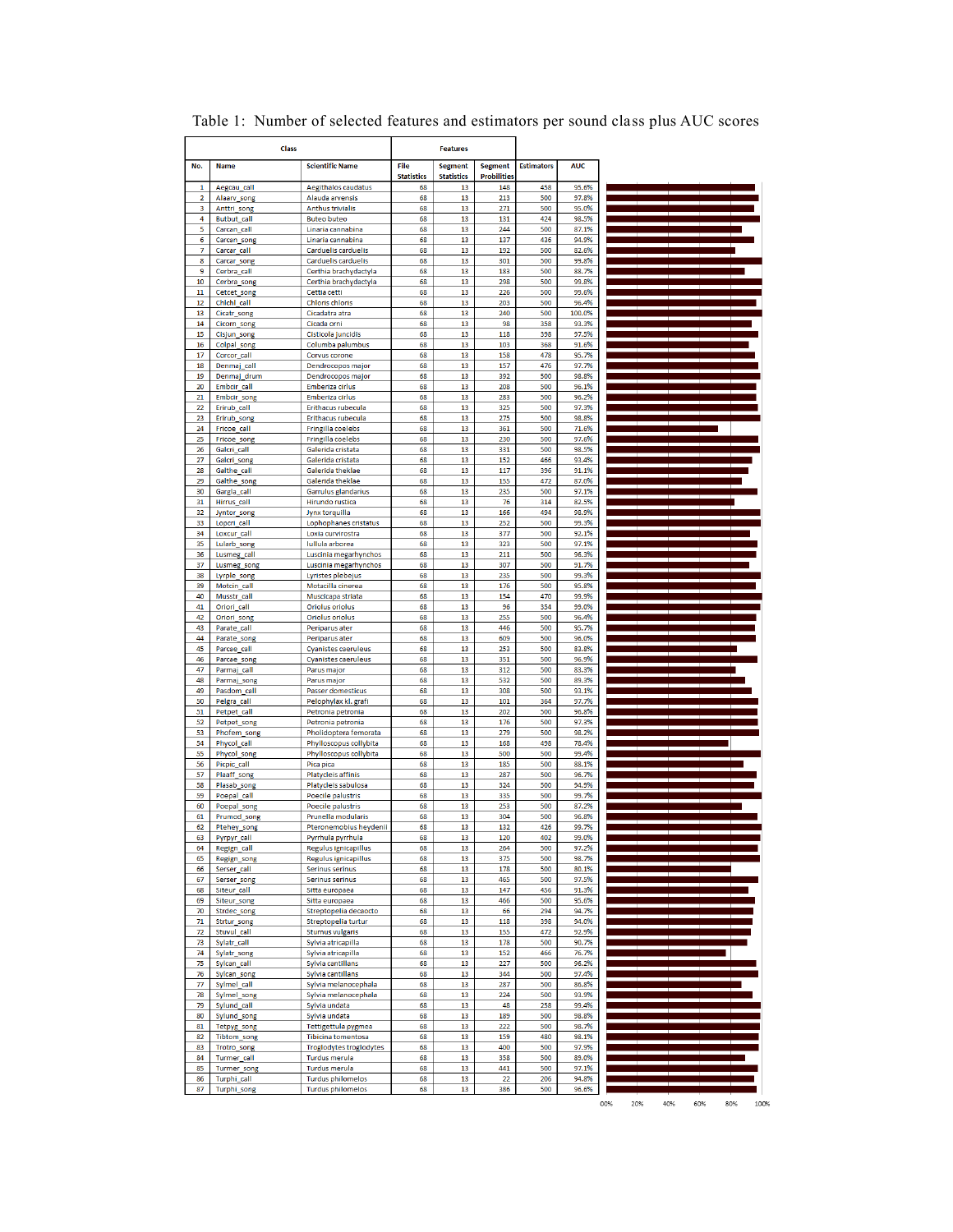# **5 Classification**

The scikit-learn library is used for classification [3]. For each sound class an ensemble of randomized decision trees (sklearn.ensemble.ExtraTreesRegressor) is applied. The number of estimators is chosen to be twice the number of selected features per class but not greater than 500. The winning solution considers 4 features when looking for the best split and requires a minimum of 3 samples to split an internal node. During 12 -fold cross validation the probability of each sound class in all test files is predicted and at the end, after removing the lowest and highest value, averaged.

Good classification results are possible even without calculating File- and Segment-Statistics and therefor without the need to segment the test recordings. Just with Segment-Probabilities, using the same parameter settings as mentioned above, a score of 91.6% AUC on the private leaderboard can be achieved. A score around 84% is achievable using Fileand Segment-Statistics exclusively.

By ranking feature importance returned from the decision trees during training one can find important segments to identify each sound class. Figure 3 and 4 show the ten most important segments to identify the songs of Cetti's Warbler (sound class 11) and Common Chiffchaff (sound class 55). Both sound classes achieve very good classification results with a score close to 100%. Figure 5 gives an example of a sound class with poor classification results. The feature ranking returned from decision trees to identify the call of the European Serin (sound class 66) is partly incorrect and segments are not properly assigned.

To give an idea how well individual species can be identified, a score per sound class is calculated on one third of the training data during 3-fold cross validation. The average of this score is listed and visualized in Table 1.



Figure 3: Important segments to identify the song of Cettia cetti (Cetti's Warbler)



Figure 4: Important segments to identify the song of Phylloscopus collybita (Common Chiffchaff)



Figure 5: Important segments to identify the call of Serinus serinus (European Serin)